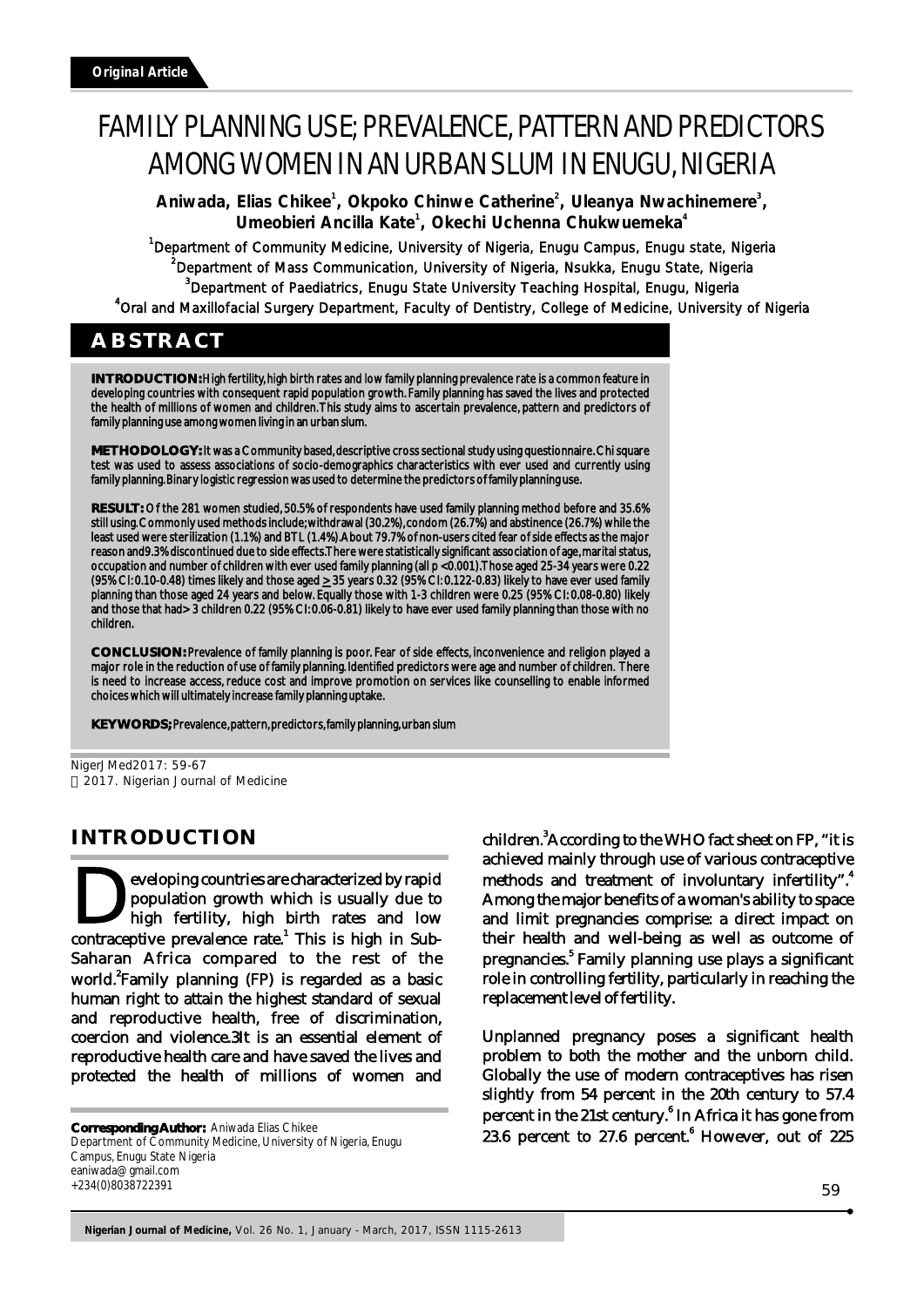million women in the world with unmet needs of modern contraceptives, 23.2 percent dwell in Africa.<sup>6</sup> Of the 211 million pregnancies that occur annually in the world a population of about 87 million are unwanted pregnancies.<sup>7</sup> Thus, a WHO report that an estimated 222 million women in developing countries who want to space or prevent child bearing lack access to modern contraceptive methods is not surprising. Nigeria with its population of about 174 million individuals contributes about 6.8 million of the annual pregnancies with 4 percent of it being unwanted and 7 6 percent being mistimed.

Projection statistics shows that if all women with an unmet need for modern contraceptives where able to use modern methods; 24 million induced abortions, 6 million miscarriages, 70,000 maternal deaths and 500,000 infant mortality could be avoided.<sup>9</sup> This gives a lucid view of why the prevalence, pattern and predictors of a cost effective practice like family planning in a developing Nigeria is an area requiring critical analysis and further supportive data. Unwanted pregnancies could avert yearly the loss of 9 4.7 million Disability Adjusted Life Years (DALYs).

Globally maternal mortality rate is 216 per 100000 live births  $^{10}$  and in Nigeria is 545 per 100000 live births.<sup>11</sup> In Nigeria, the most recent National Demographic and Health Survey estimates that the national total fertility rate is still very high at 5.5%. The Contraceptive Prevalence Rate (CPR) for modern methods of family planning among married women is  $10\%$ . About 16 million women within the ages of 15-19 give birth yearly and one in two of these occur in just seven countries which includes Nigeria.<sup>13</sup> However, due to the socio cultural implications like stigma associated with pregnancy before marriage in our environment, unsafe abortion practices are very common among this age group, with consequent long term health implications, financial burden on the nation, infant and maternal mortality. Conversely, the low prevalence of family planning practice further affects the rate of HIV transmission, gender inequality, leads to overcrowding and slum growth.<sup>6</sup> Nigeria approved about 11.3 million US dollars for family planning commodities, conversely the achievements so far does not reflect this.<sup>14</sup> These are indications that a lot is yet to be done on how to get the individuals willing and actively involved in family planning.

Among other factors, poor health infrastructure and transportation facilities also hinder access to family planning services.<sup>15-17</sup> The situation is worsened by the high level of unmet need for family planning in these countries.<sup>18</sup> Studies further reveal that the preferred long-lasting methods of family planning are not always readily available in these countries. The low uptake of

family planning is largely blamed on many factors. It has been observed that the awareness of the availability of family planning services has a great influence on the uptake of family planning services.<sup>19</sup> Additionally, even though some women are aware of the availability of family planning services, they are not properly informed about the various forms of family planning methods and how they work.<sup>20</sup> Similarly some of the women who went for family planning services stated that there were poor access to a full range of modern family planning methods, dearth of convincing information on family planning as well as fear of side effects and therefore the reproductive health needs of these women were not met.<sup>20</sup> Women's age, residence, number of living children, women's education, religion, desire for more children, visited by family planning worker, and husband's view on family planning had significant relationships with modern method use.<sup>21</sup> According to study of couples in Nigeria, women tend to use contraceptives when their husbands are satisfied with the number of children they have. $^{22}$  A focus on improving family planning in Nigeria will not only facilitate reduction in the costs of meeting these needs but also to achieving the Sustainable Development Goal three.

Over the last 50 years Nigeria has witnessed a rapid migration from rural to urban areas with more than 50 percent in the urban area. The implication of this is a state of insufficiency of infrastructures and resources in these urban areas leading to creation of slums and semi urban areas. Statistics have shown that 75 percent of urban dwellers in Nigeria live in semi urban areas.<sup>23</sup>Considering the low socio economic status, overcrowding and population density of the people in these areas, their practice of family planning is highly contributory in achieving national and global goal on population control.

# **METHODS**

# **3.1 Study area**

The study area was at Ngenevu an urban slum in Enugu north Local Government Areas (LGA) of Enugu state. Enugu Metropolis is made up of Enugu North, Enugu South and Enugu East LGAs. Ngenevu shares boundary with coal camp and university of Nigeria teaching hospital, Enugu (old site). It is located on top of Onyeama coal mine. The predominant occupation of inhabitants are artisan, petty trading with few civil/public servants. There are 3 primary schools and no primary health facility in the area. The houses are scattered in nature making the area not to have clear cut streets or zones.

# **3.2 Study design and instrument**

A community based quantitative descriptive cross sectional study was done. It involved use of pretested,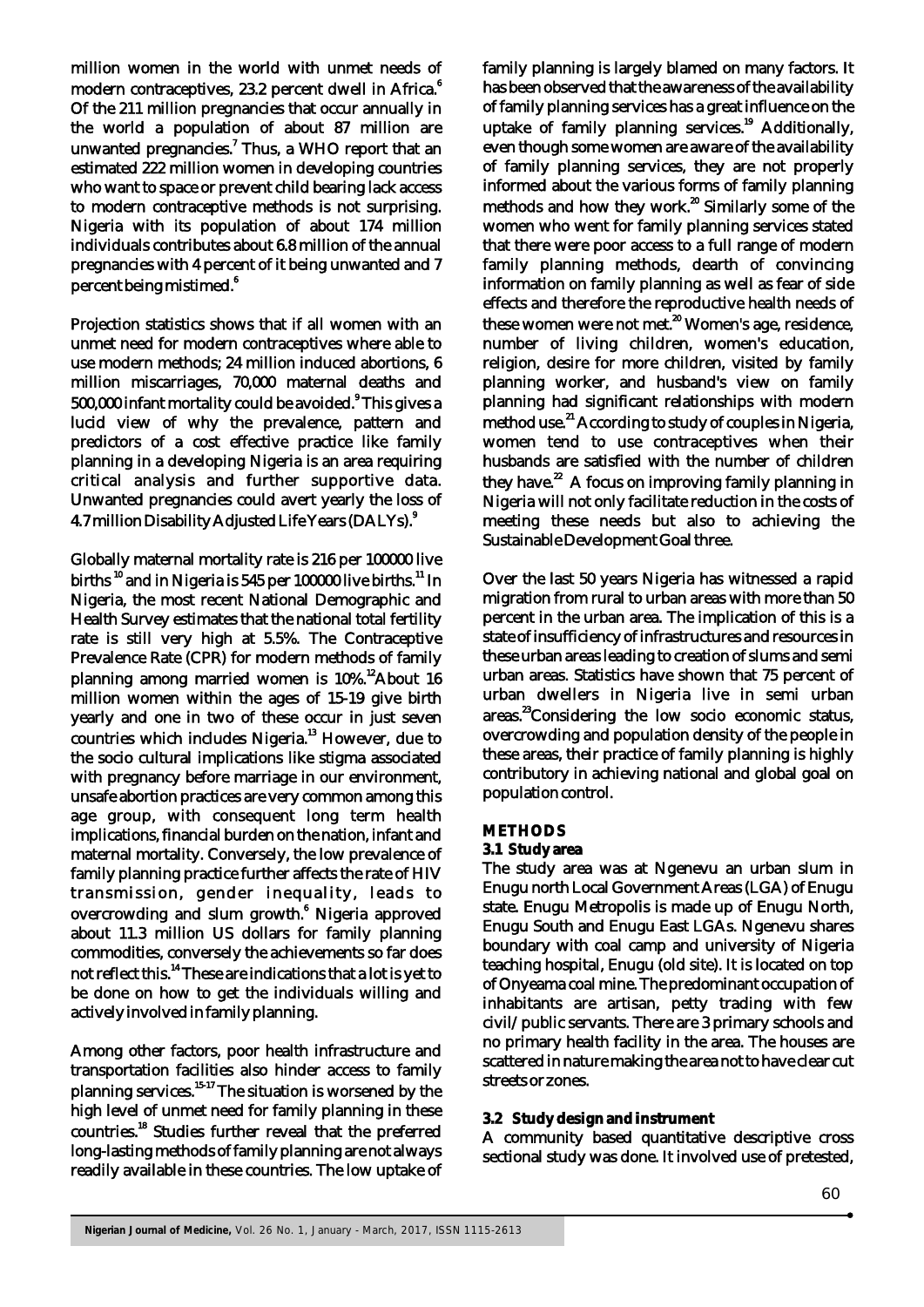interviewer administered questionnaire divided into sections including social demographics, perception and practice of family planning.

#### **3.3 Data collection**

Instrument was pre-tested in a similar urban slum in another location of Enugu metropolis after which observed gaps were filled. Four research assistants who were medical students were trained for 3 hours on the tool and data collection. Data collection was between September and November 2016.

#### **3.4 Study population**

Women aged 15-49 years resident in the area that gave consent were included in the study. However, women who are celibates like Reverend sisters, postmenopausal, and those that were not sexually active were excluded from the study.

#### **3.5 Sample size determination**

The minimum sample size formula for descriptive study involving proportion was used.<sup>24</sup>

$$
? = \frac{??? ? (1 \cdot P)}{??}
$$

Where Za is two sided confidence level at 95% (taken as 1.96), *d* is margin of error tolerated taken as 5%, *p* is prevalence of family planning use amongst women in low income and high density area=20%.<sup>25</sup> An addition of 10% was added to make for the non-response. A total of 281 women were studied.

#### **3.6 Sampling technique**

Cluster sampling was used. Due to the scattered nature of the houses, the researcher roughly grouped the area into six (6) clusters to ensure approximately equal representation. Three clusters were randomly selected and all respondents that met the inclusion criteria in the clusters were studied. Respondents were recruited consecutively house to house. In a situation where more than one person is qualified, all eligible persons were studied as most houses had multiple families.

#### **3.7 Data Management**

Data were analyzed using IBM Statistical Package for Social Science (SPSS) version 20.0. Data were summarized using proportion and percentages as well as presented in tables. Chi square test was used to assess associations between socio-demographic characteristics and ever used as well as currently using family planning. Further analysis to determine predictors was done using binary Logistic regression. The level of significance was at  $p = 0.05$ .

#### **3.8 Ethical considerations**

Ethical clearance was from Health research and Ethics Committee, University of Nigeria Teaching Hospital

(UNTH), Ituku/Ozalla, Verbal informed Consent was obtained from each participant after explanation of what the research is all about. Participants were informed that they must not participate in the study. Confidentiality was maintained throughout the study even beyond.

#### **3.9 Limitations of the study**

It would have been better if random sampling technique was used involving all household as respondents would have had equal chance of being selected. This will increase generalizability of the study.

#### **RESULTS**

#### **Table 1: Socio-demographics of respondents**

| <b>Variables</b>          | Frequency $(n = 281)$ | Percent (100%) |
|---------------------------|-----------------------|----------------|
| Age in category(years)    |                       |                |
| $15 - 24$                 | 98                    | 34.9           |
| 25-34                     | 107                   | 38.1           |
| $>35$                     | 76                    | 27.0           |
| <b>Denomination</b>       |                       |                |
| Catholic                  | 188                   | 66.9           |
| Anglican                  | 42                    | 14.9           |
| Pentecostal               | 51                    | 18.1           |
| <b>Marital</b> status     |                       |                |
| Single                    | 113                   | 40.2           |
| Married                   | 168                   | 59.8           |
| <b>Educational level</b>  |                       |                |
| primary & below           | 47                    | 16.7           |
| Secondary                 | 169                   | 60.1           |
| Tertiary                  | 65                    | 23.1           |
| Occupation                |                       |                |
| Civil/public servant      | 41                    | 14.6           |
| Trading                   | 108                   | 38.4           |
| Student                   | 59                    | 21.0           |
| Others                    | 73                    | 26.0           |
| <b>Number of children</b> |                       |                |
| None                      | 120                   | 42.7           |
| $1-3$                     | 92                    | 32.7           |
| >3                        | 69                    | 24.6           |

Table 1 shows that 38.1% of the respondents were aged between 25-34 years, 66.9% of the respondents were Catholics, 59.8% were married, 60.1% have secondary level of education as their highest level of education, 38.4% were traders by occupation, 24.6% have more than 3 children and 42.7% have no child.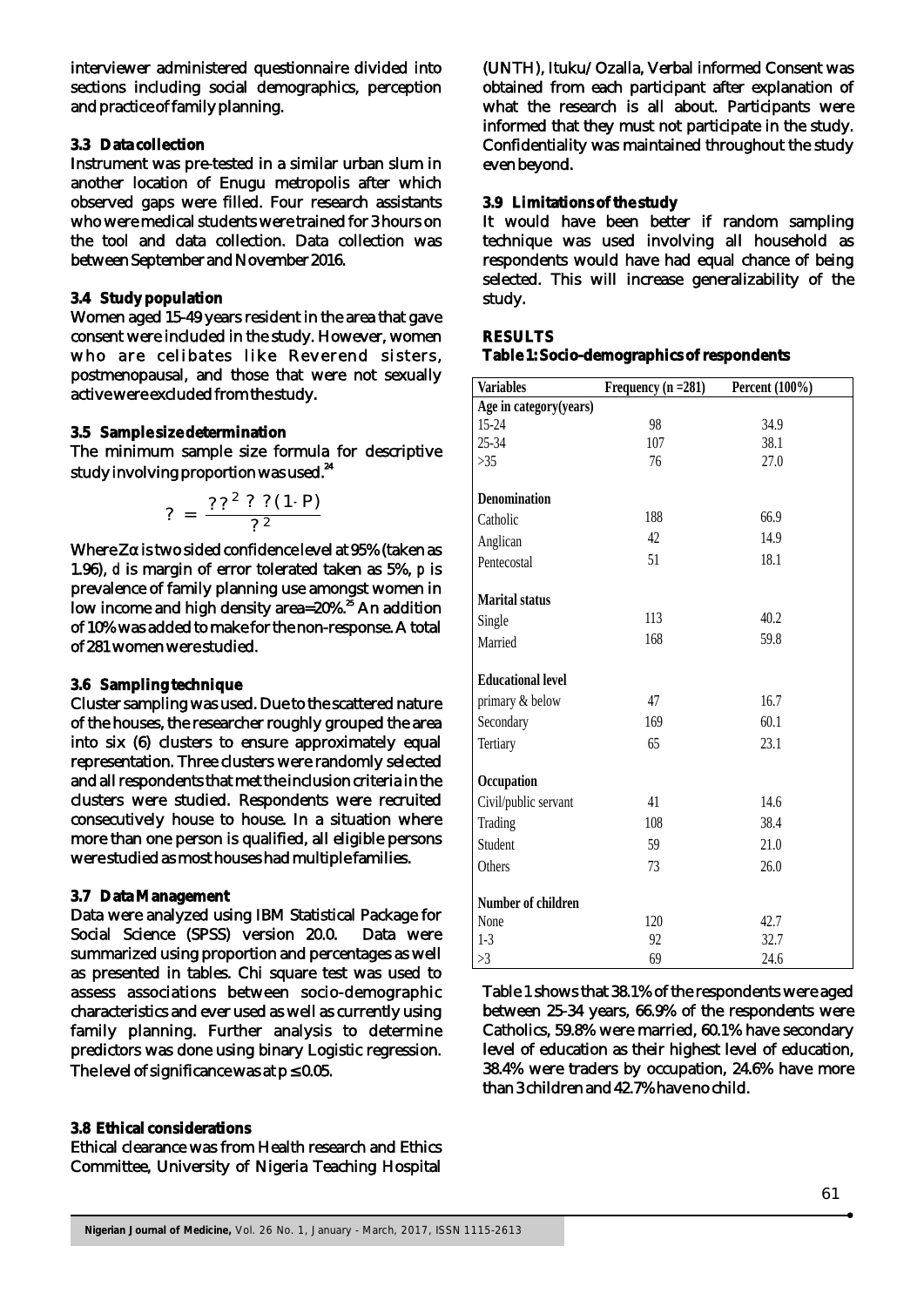# **Table 2: Ever used, method, reasons for use and nonuse of family planning**

| <b>VARIABLES</b>                                      | <b>Yes</b>                  | N <sub>0</sub>              |
|-------------------------------------------------------|-----------------------------|-----------------------------|
|                                                       | $n\left(\frac{0}{0}\right)$ | $n\left(\frac{0}{0}\right)$ |
| Have you used family planning before                  | $\overline{142(50.5)}$      | 139(49.5)                   |
|                                                       | $Frequency(n=281)$          | Percent (100%)              |
| <b>Duration of use</b>                                |                             |                             |
| $\leq$ 1-5                                            | 104                         | 37.0                        |
| $6 - 10$                                              | 26                          | 9.25                        |
| >10                                                   | 5                           | 1.78                        |
| If yes, which method did you use                      |                             |                             |
| Condom                                                | 75(26.7)                    | 206(73.3)                   |
| Withdrawal                                            | 85(30.2)                    | 196(69.8)                   |
| Abstinence                                            | 75(26.7)                    | 206(73.3)                   |
| Contraceptive pills                                   | 30(10.7)                    | 251(89.3)                   |
| <b>Breastfeeding</b>                                  | 43(15.3)                    | 238(84.7)                   |
| <b>IUCD</b>                                           | 10(3.6)                     | 271(96.4)                   |
| Implant                                               | 10(3.6)                     | 271(96,4)                   |
| Sterilization                                         | 3(1.1)                      | 278(98.9)                   |
| <b>Billings</b> method                                | 25(8.9)                     | 256(91.1)                   |
| <b>BTL</b>                                            | 4(1.4)                      | 277(98.6)                   |
| If no, reason                                         |                             |                             |
| Predisposes one to infertility                        | 44(15.7)                    | 237(84.3)                   |
| Affects my general well being                         | 38(13.5)                    | 243(86.5)                   |
| Makes people promiscuous                              | 34(12.1)                    | 247(87.9)                   |
| Affects ones' relationship with my husband/his family | 26(9.3)                     | 255(90.7)                   |
| Scared it will make me gain weight                    | 36(12.8)                    | 245(87.2)                   |
| Scared it will increased my appetite                  | 25(8.9)                     | 256(91.1)                   |
| Make my menses irregular                              | 32(11.4)                    | 248(88.6)                   |
| Make me experience mood swings                        | 19(6.8)                     | 262(93.2)                   |
| Not acceptable by my religon(a sin)                   | 31(11.0)                    | 250(89.0)                   |
| Person/source of recommendation                       |                             |                             |
| Hospital/medical personnel                            | 94(33.5)                    | 187(66.5)                   |
| Chemist                                               | 18(6.4)                     | 263(93.6)                   |
| friends /relatives                                    | 117(41.6)                   | 164(58.4)                   |
| Internet source                                       | 28(10.0)                    | 253(90.0)                   |
| Radio/TV                                              | 37(13.2)                    | 244(86.8)                   |

Table 2 shows ever used, method, reasons for use and non-use of family planning. About 50.5% have ever used family planning before, 37% have used it for less than 5years and 1.78% have used it for greater than 10 years. Methods used includes; withdrawal 30,2% condom 26.7%, abstinence 26.7%, contraceptive pills 10.7%, IUCD 3.6%, and BTL 1.4%. Reasons for non-use includes; predispose them to infertility 15.7%, makes one gain weight 12.8%, makes menses irregular 11.4% and not acceptable by their religion 11.0%. Recommendation was by hospital/medical personnel 33.5%, friends/relatives 41.6% and internet source 10.0%.

### **Table 3: Currently using, challenges and reasons for non-use of family planning**

| <b>VARIABLES</b>                                                     | Yes        | No.             |
|----------------------------------------------------------------------|------------|-----------------|
|                                                                      | $n\llap/0$ | $n\binom{0}{0}$ |
| Still using family method                                            | 100(35.6)  | 181(64.4)       |
|                                                                      |            |                 |
| Challenges encountered while using the contraceptives                |            |                 |
| Poor accessibility of service in their area                          | 31(11.0)   | 250(89.0)       |
| It was not convenient                                                | 51(18.1)   | 230(81.9)       |
| Unavailability of family planning commodities                        | 28(10.0)   | 253(90.0)       |
| Financial challenges/affordability                                   | 28(10.0)   | 253(90.0)       |
| Disapproval from family                                              | 27(9.6)    | 254(90.4)       |
| Reasons for not currently using it                                   |            |                 |
| Experienced unpleasant side effects                                  | 26(9.3)    | 255(90.7)       |
| Ready for a planned pregnancy                                        | 36(12.8)   | 245(87.2)       |
| My husband was against it                                            | 30(10.7)   | 251(89.3)       |
| Sociocultural/religious beliefs                                      | 20(7.1)    | 261(92.9)       |
| Any dedicated centre around you offering family<br>planning services | 110(39.1)  | 171(60.9)       |

Table 3 shows currently using, challenges and reasons for non-use of family planning. About 35.6% are still using contraceptive methods. The challenges the women encountered includes; poor accessibility service in their area (11.0%), inconvenience (18.1%), unavailability of family planning commodities (10.0%), financial/ challenges/affordability (10.0%) and disapproval from family 9.6%. Reasons for not currently using it were; experienced unpleasant side effects 9.3%, ready for planned pregnancy 12.8%, their husband were against it 10.7% and sociocultural/religious beliefs 7.1%. However 39.1% have dedicated centers around them offering family planning services.

# **Table 4: Associations between Socio-demographics and ever used family planning**

| Socio-Demographics       | Yes                         | No             | <b>Bivariate analysis</b> | Multivariate analysis |
|--------------------------|-----------------------------|----------------|---------------------------|-----------------------|
|                          | $n\left(\frac{0}{0}\right)$ | $n\frac{0}{0}$ | $2(p$ value)              | AOR(95%C.I for AOR)   |
| Age in cat(years)        |                             |                |                           |                       |
| 24 and below             | 23(23.5)                    | 75(76.5)       |                           |                       |
| 25-34                    | 68(63.6)                    | 39(36.4)       | 44.32 (0.000)             | $0.22(0.10-0.48)$     |
| 35 and above             | 51(67.1)                    | 25(32.9)       |                           | $0.32(0.12 - 0.83)$   |
| <b>Denomination</b>      |                             |                |                           |                       |
| Catholic                 | 91(48.4)                    | 97(51.6)       |                           |                       |
| Anglican                 | 23(54.8)                    | 19(45.2)       | 1.03(0.597)               | $0.81(0.37-1.80)$     |
| Pentecostal              | 28(54.9)                    | 23(45.1)       |                           | $0.91(0.43-1.91)$     |
| <b>Marital status</b>    |                             |                |                           |                       |
| Single                   | 31(27.4)                    | 82(72.6)       | 40.35 (0.000)             |                       |
| Married                  | 111(66.1)                   | 57(33.9)       |                           | $0.99(0.31-3.14)$     |
| <b>Educational level</b> |                             |                |                           |                       |
| Primary & Below          | 20(42.6)                    | 27(57.4)       |                           |                       |
| Secondary                | 95(56.2)                    | 74(43.8)       | 5.48(0.065)               | $0.93(0.42 - 2.04)$   |
| Tertiary                 | 27(41.5)                    | 38(58.5)       |                           | $1.40(0.55-3.55)$     |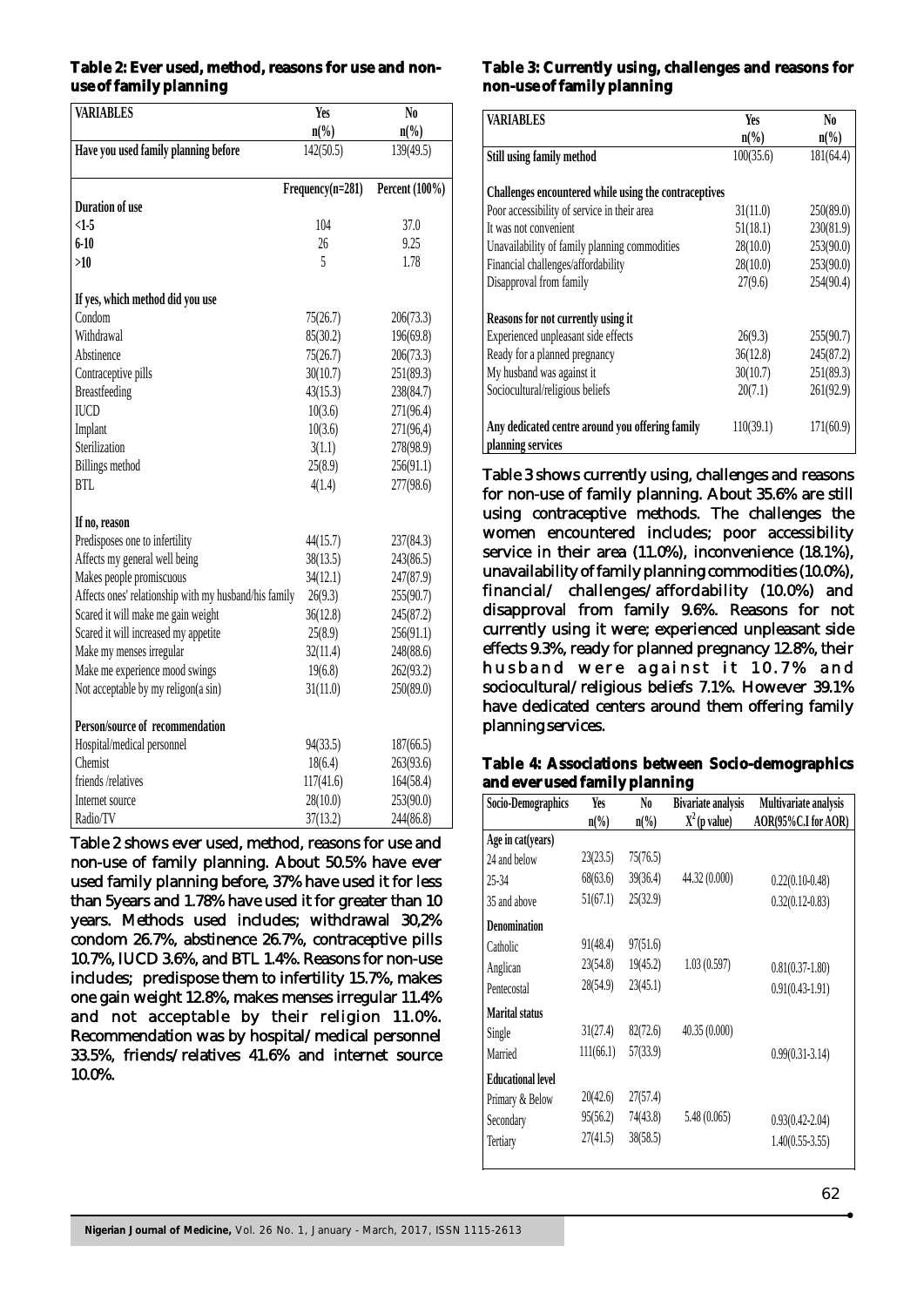| Occupation           |          |          |               |                     |
|----------------------|----------|----------|---------------|---------------------|
| Civil/Public Servant | 20(48.8) | 21(51.2) |               |                     |
| Trading              | 74(68.5) | 34(31.5) | 28.28(0.000)  | $0.67(0.28-1.64)$   |
| Student              | 16(27.1) | 43(72.9) |               | $0.64(0.22 - 1.89)$ |
| Others               | 32(43.8) | 41(56.2) |               | $2.02(0.81 - 5.07)$ |
| Number of children   |          |          |               |                     |
| None                 | 32(26.7) | 88(73.3) |               |                     |
| $1-3$                | 59(64.1) | 33(35.9) | 49.24 (0.000) | $0.25(0.08-0.80)$   |
| >3                   | 51(73.9) | 18(26.1) |               | $0.22(0.06-0.81)$   |

Table 4 shows associations between sociodemographics and ever used family planning. There were statistically significant association between age in category (p <0.001), marital status (p <0.001), occupation  $(p \le 0.001)$  and number of children  $(p \le 0.001)$ <0.001). Those that were aged 25-34 years were about 0.22 times (95% CI: 0.10-0.48) and those aged **≥** 35 years 0.32 times (95% CI: 0.122-0.83) likely not to have used family planning than those aged 24 years and below. Those that had 1-3 children were about 0.25 times (95% CI:  $0.08-0.80$  and those that had  $> 3$  children were about 0.22 times (95% CI: 0.06-0.81) likely not to have used family planning than those that had no child.

Table 5: Associations between Socio**demographicsand currently using of family planning**

| Sociodemographics        | Yes                         | N <sub>0</sub>              | <b>Bivariate analysis</b> | Multivariate analysis |
|--------------------------|-----------------------------|-----------------------------|---------------------------|-----------------------|
|                          | $n\left(\frac{0}{0}\right)$ | $n\left(\frac{0}{0}\right)$ | $2(p \text{ value})$      | AOR(95% C.I forAOR)   |
| Age in cat(years)        |                             |                             |                           |                       |
| 24 and below             | 24(24.5)                    | 74(75.5)                    |                           | 1                     |
| 25-34                    | 43(40.2)                    | 64(59.8)                    | 8.29(0.016)               | $0.80(0.37 - 1.73)$   |
| 35 and above             | 33(43.4)                    | 43(56.6)                    |                           | $0.96(0.37 - 2.46)$   |
| <b>Denomination</b>      |                             |                             |                           |                       |
| Catholic                 | 63(33.5)                    | 125(66.5)                   |                           | 1                     |
| Anglican                 | 20(47.6)                    | 22(52.4)                    | 3.12(0.210)               | $0.55(0.26 - 1.15)$   |
| Pentecostal              | 17(33.3)                    | 34(66.7)                    |                           | $1.23(0.60-2.53)$     |
| <b>Marital status</b>    |                             |                             |                           |                       |
| Single                   | 24(21.2)                    | 89(78.8)                    | 16.98(0.000)              | 1                     |
| Married                  | 76(45.2)                    | 92(54.8)                    |                           | $2.24(0.55-9.06)$     |
| <b>Educational Level</b> |                             |                             |                           |                       |
| Primary & Below          | 13(27.7)                    | 34(72.3)                    |                           | 1                     |
| Secondary                | 70(41.4)                    | 99(58.6)                    | 6.32(0.042)               | $0.84(0.38-1.85)$     |
| Tertiary                 | 17(26.2)                    | 48(73.8)                    |                           | $1.31(0.50-3.45)$     |
| Occupation               |                             |                             |                           |                       |
| Civil/Public Servant     | 15(36.6)                    | 26(63.4)                    |                           | 1                     |
| Trading                  | 55(50.9)                    | 53(49.1)                    | 22.18(0.000)              | $0.76(0.33 - 1.77)$   |
| Student                  | 10(16.9)                    | 49(83.1)                    |                           | $1.45(0.48 - 4.38)$   |
| Others                   | 20(27.4)                    | 53(72.6)                    |                           | 2.32(0.92-5.88)       |
| Number of children       |                             |                             |                           |                       |
| None                     | 22(18.3)                    | 98(81.7)                    |                           | 1                     |
| $1-3$                    | 46(50.0)                    | 46(50.0)                    | 27.43(0.000)              | $0.12(0.03 - 0.49)$   |
| >3                       | 32(46.4)                    | 37(53.6)                    |                           | $0.17(0.04 - 0.78)$   |

Table 5 shows associations between sociodemographics and currently using family planning. There were statistically significant association of age in category ( $p = 0.016$ ), marital status ( $p \lt 0.001$ ), educational level ( $p = 0.042$ ), occupation ( $p < 0.001$ ) and number of children  $(p \lt 0.001)$  with currently using family planning. Those that had 1-3 children were about 0.12 times (95% CI: 0.03-0.49) and those that had > 3 children were about 0.17 times (95% CI: 0.04-0.78) likely not to be currently using family planning than those that had no child.

#### **DISCUSSION**

The International Conference on Population and Development acknowledged the importance of providing family planning as part of a comprehensive set of services to meet individual reproductive health needs that would also address broader development concerns.<sup>26</sup> Nigeria and other developing countries are confronted with rapid population growth which is usually due to high fertility, high birth rates, and low contraceptive prevalence rate.<sup>27</sup>The National Policy on Population for Sustainable Development targets to reduce the national population growth rate to 2 percent or lower, reduce the total fertility rate by encouraging child spacing and increase the contraceptive prevalence rate for modern methods through the use of family planning.<sup>28</sup>

This study documented that about half of the respondents agreed to have used a family planning method before and a third still using contraceptive methods. This is poor considering the far reaching effect on population growth and society at large. The implication is that the number of persons in need of social amenities like health facilities, education and basic infrastructure, among other public benefits, is enormous. This increases the burden on our limited resources and personnel. Similarly a study documented that only 49.7% (271) had ever used any method, while 25.4% (69) of the number who had ever used contraception were currently using a method.<sup>31</sup> In another study in Ogbomosho, Oyo state only 18% (50/280) of respondents had used family planning services in the past.30Contraceptive prevalence rate has been found to be low at  $13\%$  in  $2008^{32}$  and with a minimal increase of 3% in 2013.<sup>32</sup> A previous study done in Enugu, reported current use prevalence of  $20\%$ .

The common family planning methods used by the respondents from this study include; withdrawal, condom, abstinence and breast feeding. The least used methods were sterilization, Bilateral Tubal Ligation, implant and IUCD. The implication is that due to the high failure rate of abstinence this may not achieve the desired objective. This contrasts with a study among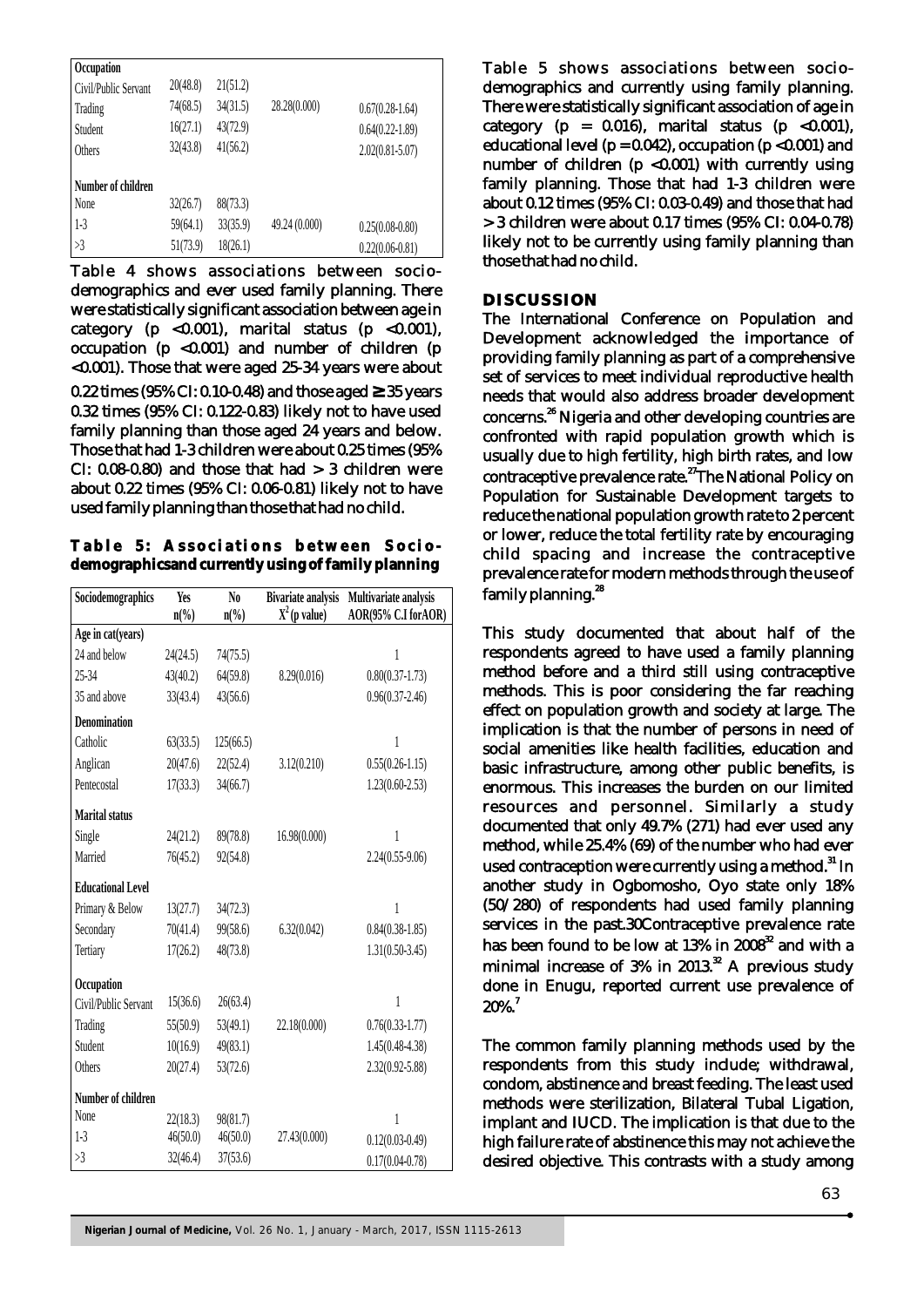urban poor women from six cities of Uttar Pradesh, India in which sterilization was the commonest method of contraception.<sup>33</sup> This could be explained by India's effort to curtail population explosion. The socioeconomic status of the respondents may offer explanations to why withdrawal method is the commonest method used by the respondents. In other studies the choice of family planning are widely varied.<sup>34-38</sup> In Egypt the most commonly used modern method was the IUD, followed by the pill and then injectable.<sup>34</sup> In Ibadan Nigeria frequently selected methods were IUDs (66.2%), Oral Contraceptives (10.4%), injectables (7.9%), and sterilization (5.8%). However, IUDs were common choice among women who had not obtained their husbands' support.<sup>35</sup> Studies in Southeastern Nigeria, while one reported that majority of the clients (71.8%) accepted injectable hormonal contraceptives followed by the IUDs (14.4%), implants (6.9%) and female sterilization (3.2%) while pills and condom were the least accepted,<sup>36</sup> another documented condom as the commonest contraceptive method used.<sup>37</sup> The percentages of different contraceptive methods used by women in Shire town were as follows: pill 10%, Depo-Provera 76%, Norplant <sup>38</sup> 6%, IUD 1% and male condom 7%.

A very high proportion of non-users in this study cited fear of side effects as the major reason for non-use and 9.3% respondents that used before discontinued because they experienced unpleasant side effects. This is comparable to the research in post-conflict Gulu district of Uganda, where 88.2% of non-users also cited fear of side effect as a reason for non-use.39Current study reported that challenges the women encountered include; inconvenience associated with family planning, poor accessibility, afford ability and disapproval from family especially husband or religion. The commonest reasons for discontinuation of family planning methods were: predisposition to infertility, weight gain, husbands being against it as well as sociocultural or religious beliefs. Documented barriers from other studies includes; lack of access to a full range of modern family planning methods, dearth of convincing information on family planning and fear of side effects,<sup>21</sup>poor health infrastructure and  $15-17$  transportation facilities,  $15-17$  past experience of failure of method used or the presence of side-effects.<sup>40,41</sup>

Worldwide, religion has played a major role in hampering dissemination of information on FP use. Catholics especially have a restriction on contraceptive use.<sup>42</sup> In countries like Brazil that are predominantly Catholic, the church plays a major role in influencing government policies on family planning.<sup>43</sup> Inequity in distribution of health facilities and services is likely the reason for poor access. This is because FP clinics are in most cases located in urban areas. This evidence is

supported by studies in Uganda.<sup>44</sup> Ironically, modern contraceptive methods have cost implications, such that fees for contraceptive methods deter poor people from using the services.<sup>45</sup> A study of wealth status and family planning reveals that modern contraceptive use is more than twice as high among the wealthiest women when compared to the poorest women.<sup>46</sup> Women empowerment is another issue. Married women depend on their spouses for approval of family planning. Thus, husband's non approval was cited as the major reason for non-use therefore the low utilization of modern contraceptive services among married women in many developing countries especially in Nigeria is not surprising.<sup>47</sup> This is supported by finding that major reasons for not accessing family planning services were opposition from husbands, 90% (207/230) and misconceptions about family planning,  $83\%$  (191/230).<sup>31</sup>

There were statistical significant association of ever used family planning with age, marital status, occupation and number of children while identified predictors were age and number of children. Equally there were statistically significant association between currently using family planning and age, marital status, education, occupation and number of children while identified predictors were age and number of children. This agrees with a host of other studies. Previous studies have documented associations between demographic and socioeconomic factors.<sup>21,28,29</sup> The predictors of contraception use included the age group, marital status, level of education.<sup>30</sup> Another study reported age, religion, residence, education, ethnicity, and media exposure to family planning as significant predictors of current use of any contraceptive method.<sup>28</sup> Women's age, residence, number of living children, women's education, religion, desire for more children, visit by family planning worker and husband's view on family planning had significant relationships with modern  $\overline{\text{1}}$  method use.<sup>21</sup> In Malawi, the major determinants of contraceptive use were age, respondents' and partners' approval of family planning, family planning discussion with partner, number of living children, work status, education and visit to a health centre.<sup>48</sup> In contrast to most reports, a study revealed that socioeconomic status, religious factors and cultural norms do not influence couples' choice, whereas educational background of the couples and involvement of partners toward the choice of family planning significantly influenced the choice of family planning among couples.<sup>49</sup>

#### **CONCLUSION**

Prevalence of family planning is poor. Fear of side effects, cost, access barriers, inconvenience, disapproval from husband and religion played a major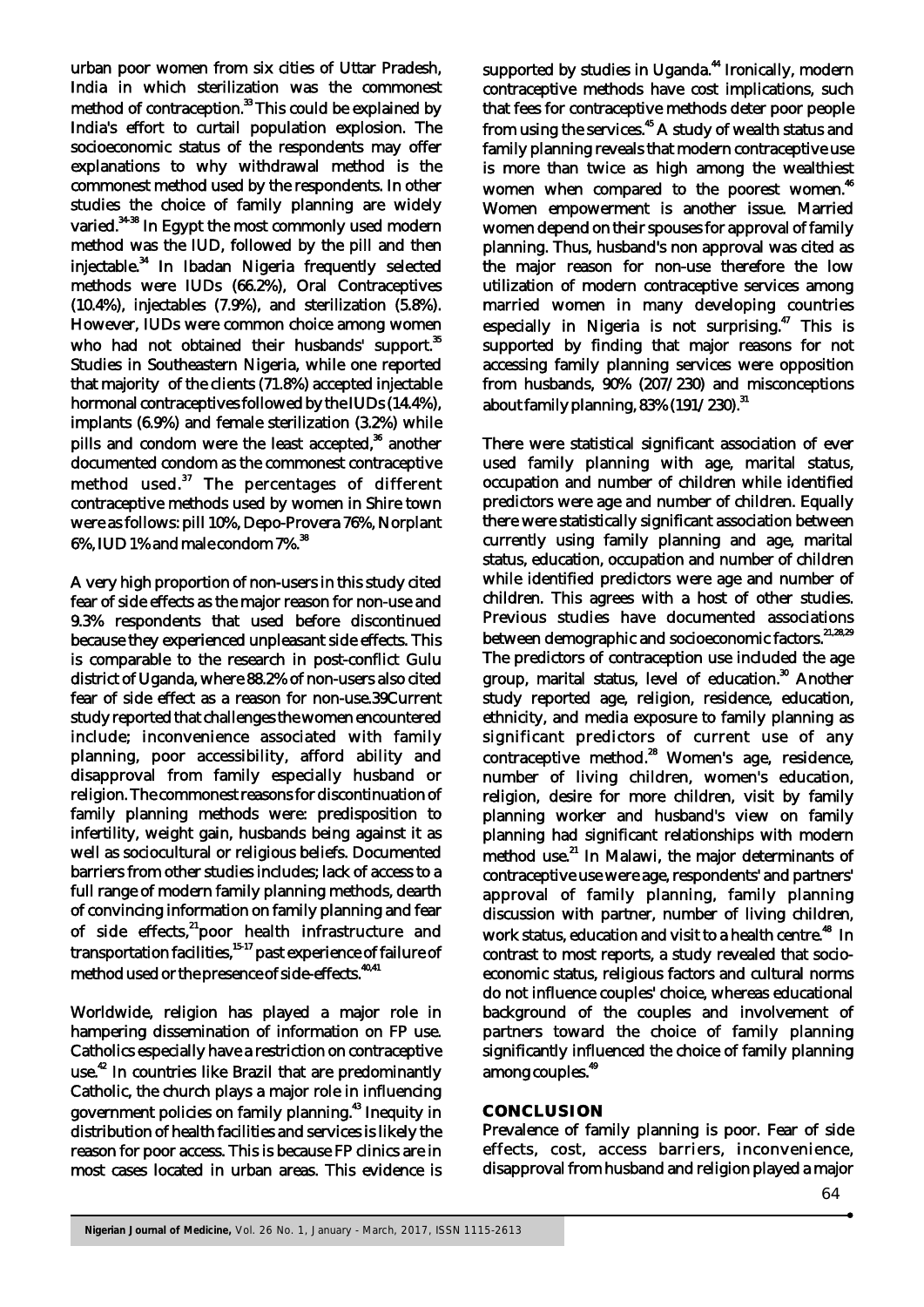role in the reduction of use of family planning. Identified predictors were age and number of children. There is need for culturally appropriate counseling which can mobilize the presumably latent demand for family planning use by reassuring potential clients of the social acceptability and by allaying their fears about side effects of contraceptive methods. Moreover, there is need to reduce cost and increase access by making family planning readily available especially at the primary health care level where women should be educated on family planning and its importance.

# **CONFLICT OF INTEREST** Authors declare no conflict of interest

#### **REFERENCES**

- 1. Oyedokun AO. Determinants of contraceptive usage: lessons from women in Osun State, Nigeria. J HumanitSoc Sci. 2007;1(2):1–14.
- 2. USAID/HPI. Achieving Equity for the Poor in Kenya: Understanding Level of Inequities and Barriers to Family Planning Services. Futures Group International, Nairobi: 2007.
- 3. United Nations Population Fund The State of World Population 2003. Making 1 Billion Count: Investing in Adolescents' Health and Rights. Geneva, 2003.
- 4. World Health Organization. Updates fact sheet on Family Planning/ Contraception 2013.
- 5. World Health Organization World Health Statistics Report. Geneva: 2014
- 6. World Health Organization. Family planning/contraception world health organization fact sheet N351 may 2015, A v a i l a b l e a t : http://who.int/mediacentre/factsheets/fs35 1/en/ Accessed on 24/2/17
- 7. World Health Organization. Not every pregnancy is welcome. World health report chapter 2005 3. P4. Available at:http://www.who.int/whr/2005/chapter3 /en/index3.html Accessed on 24/2/17
- 8. World Health Organization. Population data. A v a i l a b l e a t : http://data.worldbank.org/indicator/ Accessed on 24/2/17
- 9. Susheela S. Jacqueline ED. Lori SA. Adding it up, the cost and benefits of investing in sexual and reproductive health 2014, Guttmacher institute 2014, 2:14
- 10. World Health Organization Maternal mortality ratio data accessed Available at http://data.worldbank.org/indicator/ Accessed on 24/2/17
- 11. Obionu, C. N. Primary health care for developing countries. 2nd ed. 2007: 249
- 12. National Population Commission (NPC) [Nigeria] and ICF International. Nigeria Demographic and Health Survey 2013. NPC, Abuja: 2014
- 13. World Health Organization. Adolescence pregnancy fact sheet, September 2014 A v a i l a b l e at:http://www.who.int/maternal\_child\_adol escent/ Accessed on 24/2/17
- 14. Olusola B. USAID spending on family planning,health Space intervention in Nigeria. Available at https://www.google.com.ng /amp/punchng.com/usaid-spends-n9-12bnfamily-planning-health-interventionsnigeria/amp Accessed on 24/2/17
- 15. Cleland J, Bernstein S, Ezeh A, Faundes A, Glasier A, Innis J. Family Planning: The Unfinished Agenda. The Lancet 2006.;368(9549): 1810-1827.
- 16. United Nations Population Fund. State of the World Population; By Choice not by Chance, Family Planning, Human Rights and Development. New York 2012.
- 17. Yeakey, M.P., Muntifering, C.J., Ramachandran, D.V., Myint, Y., Creanga, A.A., and Tsui, A.O. How Contraceptive Use Affects Birth Intervals: Results of a Literature Review. Studies in Family Planning. 2009;40(3): 205-214.
- 18. World Health Organization. Family Planning Fact Sheet No. 351. Geneva: 2012.
- 19. Lauria L, Donati S, Spinelli A, Bonciani M, Grandolfo ME. The effect of contraceptive counselling in the pre and post-natal period on contraceptive use at three months after delivery among Italian and immigrant women. Ann Ist Super Sanita. 2014;50(1):54-61.
- 20. Malini B, Narayanan E. Unmet need for family planning among married women of reproductive age group in urban Tamil Nadu. Journal of Family & Community Medicine. 2014; 21(1): 53-5
- 21. Rahayu R. Contraceptive Use Pattern among Married Women in Indonesia Paper presented at the International Conference on Family Planning: Research and Best Practices, November 15-18, 2009, Kampala, Uganda.
- 22. Ogunjuyigbe PO, Ojofeitimi EO, Liasu A. Spousal communication, changes in partner attitude, and contraceptive use among the Yorubas of southwest Nigeria, Indian Journal of Community Medicine, 2009;34(2):112–116
- 23. World bank statistics, population of Nigerians living in slum, (% of urban population) accessed at http://data.worldbank.org/ indicator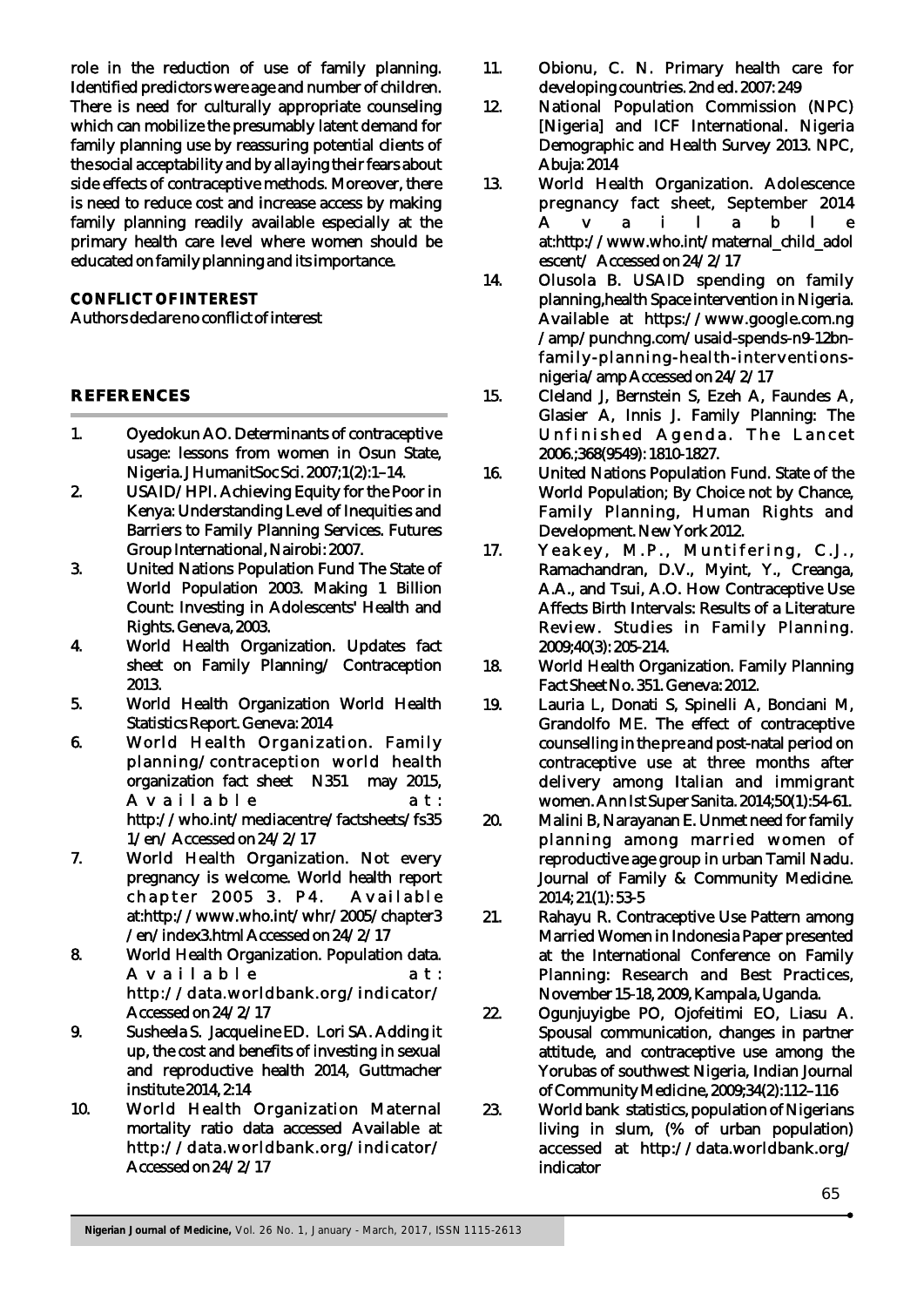- 24. Onwasigwe C. Principles and Method of Epidemiology. 2nd ed. Enugu: El Damak Publications. 2010:pg35
- 25. Onwuzurike BK, Uzochukwu BSC. Knowledge attitude and practice of family planning amongst women in a high density low income urban of Enugu Nigeria. African journal of Reproductive Health 2001;5[2]:83- 89.
- 26. Okech TC, Wawire NW, Mburu TK. Contraceptive use among women of reproductive age in Kenya's city slums. Int J Bus Soc Sci. 2011;2:22–43.
- 27. Oyedokun AO. Determinants of contraceptive usage: lessons from women in Osun State, Nigeria. J HumanitSoc Sci. 2007;1(2):1–14
- 28. Adebowale SA, Adeoye IA, Palamuleni ME. Contraceptive use among Nigerian women with no fertility intention: interaction amid potential causative factors. African Popul Stud. 2013;27:127–139.
- 29. Health Policy Initiatives (HPI). Inequalities in the Use of Family Planning and Reproductive Health Services: Implications for Policies and Programs. USAID/HPI Task Order 1, Washington DC: 2007.
- 30. Adeyemi AS, Olugbenga-Bello AI, Adeoye OA, Salawu MO, Aderinoye AA, Agbaje MA. Contraceptive prevalence and determinants among women of reproductive age group in Ogbomoso, Oyo State, Nigeria. Open Access Journal of Contraception. 2016; 7:33-41
- 31. Apanga PA, Adam MA. Factors influencing the uptake of family planning services in the Talensi District, Ghana. The Pan African Medical Journal. 2015:20:10. doi:10.11604/pamj.2015.20.10.5301
- 32. National Population Commission (NPC). Nigeria Demographic and Health Survey 2003. NPC, Abuja: 2004.
- 33. Shaikh S, Dwivedi S. Predictors to use of family planning methods among women of Allahabad district, Uttar Pradesh. Health and Population Perspectives and Issues.2014;37 (3&4):118-127
- 34. Amin TT. Trend and Pattern of Use and Barriers to Family Planning in Egypt. International Public Health Forum. 2014;4(1):1-8
- 35. Konje JC, Oladini F, Otolorin EO, Ladipo OO. Factors determining the choice of contraceptive methods at the Family Planning Clinic, University College Hospital, Ibadan, Nigeria.Br J FamPlann. 1998;24(3):107-10
- 36. Chigbu B, Onwere S, Aluka C, Kamanu C, Okoro O, Feyi-Waboso PContraceptive choices of women in rural Southeastern Nigeria. Niger J ClinPract. 2010;13(2):195-9
- 37. Adogu P, Udigwe I, Udigwe G, Nwabueze A, Onwasigwe C. Pattern, Types and Predictors of Contraception among Female In-School and Out-of-School Adolescents in Onitsha, Anambra State, Nigeria. Advances in Sexual Medicine. 2014;4(3):33-41.
- 38. Tsehaye WT, Mengistu D, Birhanu E, Berhe KK Assessment of Preference and Its Determinant Factors to Ward Modern Contraceptive Methods among Women of Reproductive Age Group in Shire Indaselassie Town, Northern Ethiopia, 201. International Journal of Family Medicine Volume 2013, Article ID 317609, 8pages. http://dx.doi.org/10.1155/2013 /317609
- 39. Orach CG, Otim, Aporomon JF, Amone R, Okello SA, Odongkara B, Komakech H. Perceptions, attitude and use of family planning services in post conflict Gulu district, northern Uganda. BioMed central. Conflict and Health. 2015; 9:24 DOI 10.1186/s13031- 015-0050-9
- 40. El-Zanaty F, Way A. Egypt Demographic and Health Survey 2008. Cairo, Egypt: Ministry of Health, El-Zanaty and Associates, and Macro International 2009.
- 41. Storey JD, Boulay M. Improving family planning use and quality of services in Nepal through the entertainment-education strategy. Baltimore, Maryland, Johns Hopkins School of Public Health, Population Communication Services, 2000 (Field Report No. 12).
- 42. Lanre O. Factors influencing the choice of family planning among couples in Southwest Nigeria. International Journal of medicine and medical science. 2011;3(1):227–232.
- 43. Gupta N, Leite LC. Adolescent Fertility Behavior: Trends and Determinants in Northeastern Brazil. International Family Planning Perspectives. 1999;25(3):125-130
- 44. Bureau of Statistics and Macro International Uganda Demographic and Health Survey 2000 Report. 2000 Available at: http://www.ubos.org/onlinefiles/uploads /ubos/pdf Accessed 24/2/2017
- 45. Creanga AA, Gillespie D, Karklins S, Tsui AO. Low use of contraception among poor women in Africa: an equity issue. Bulletin of the World Health Organization. 2011;89:258–266. doi: 10.2471/BLT.10.083329.
- 46. Family Health Initiative Expanding Contraceptive Use in Urban Uttar Pradesh: Family Planning: Effect of Data Driven Strategies. Policy Brief. 2010 Available at www.uhi-india.org Accessed 24/2/2017
- 47. United Nations Population Fund. Reproductive Health. Ensuring that every